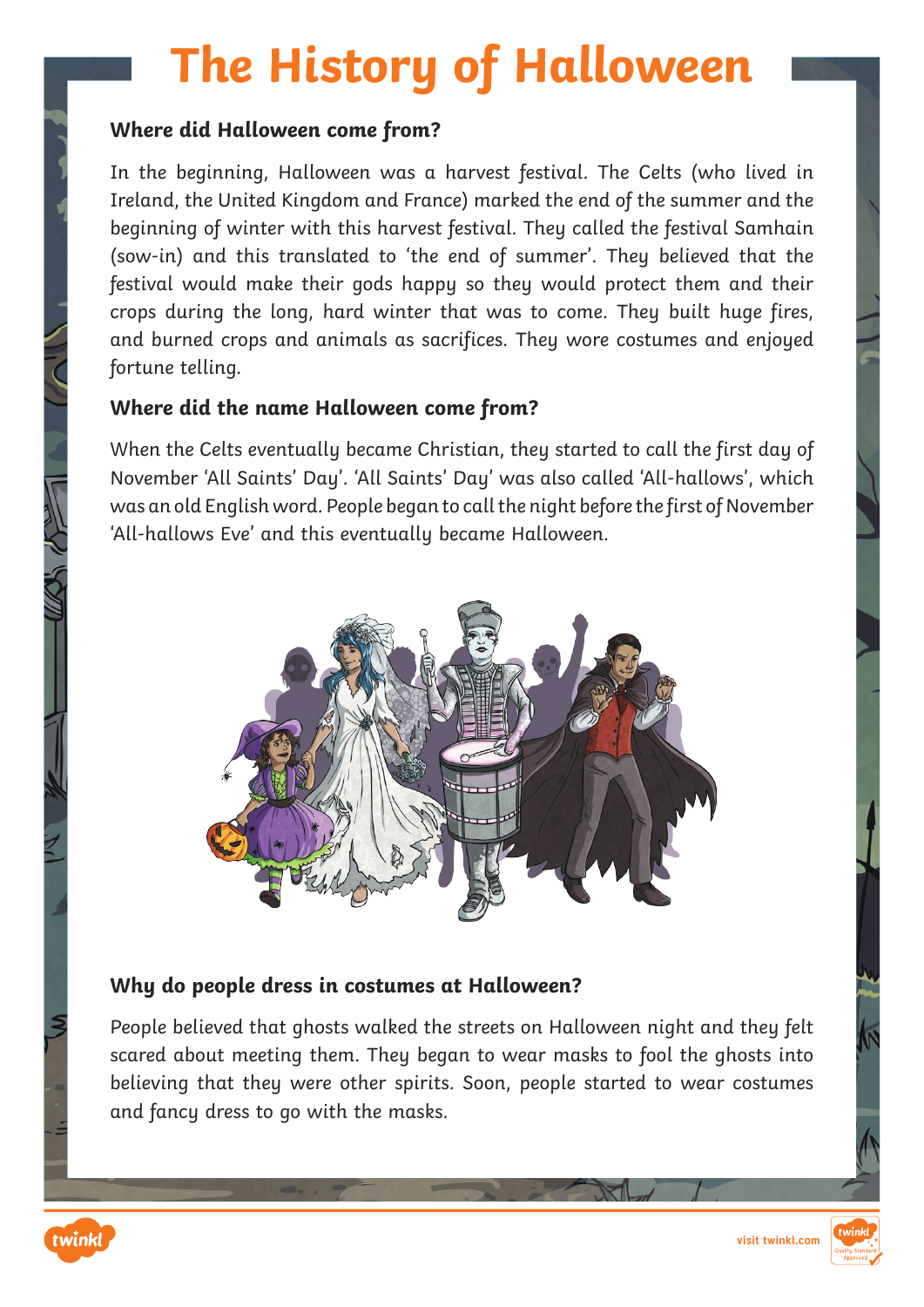# **The History of Halloween**

#### **Why do we make jack-o'-lanterns at Hallowe'en?**

There was an old Irish legend about a very mean and sly man called Jack who was always playing tricks on people. When he died, he was not allowed into heaven or hell so he had to walk the Earth from then on. The only thing Jack had to guide him on his way was a hollowed out turnip with a light inside it. This is where we get the name 'Jack of the Lantern' which changed to 'jack-o'-lantern'. When European settlers arrived in America, they realised that pumpkins would be far easier to carve as they were soft and would give out a brighter orange coloured light, than the turnips. Nowadays, most jack-o'-lanterns are carved from pumpkins for this reason.



#### **Why do we go trick or treating at Halloween?**

Many years ago, people were not just afraid of meeting ghosts on Halloween night, they were also terrified that ghosts or spirits would come into their homes. They began leaving bowls of food outside their doors to deter the ghosts from entering. Over time, people began to get less fearful of the ghosts and started eating the nice treats themselves. Some people say that this was the start of trick or treating. There are other stories that claim trick or treating started when people started giving cakes in return for prayers being said for their dead relatives on All Soul's Day in England. Instead of just getting cakes, children began visiting their neighbours to look for food, drinks and money as well.

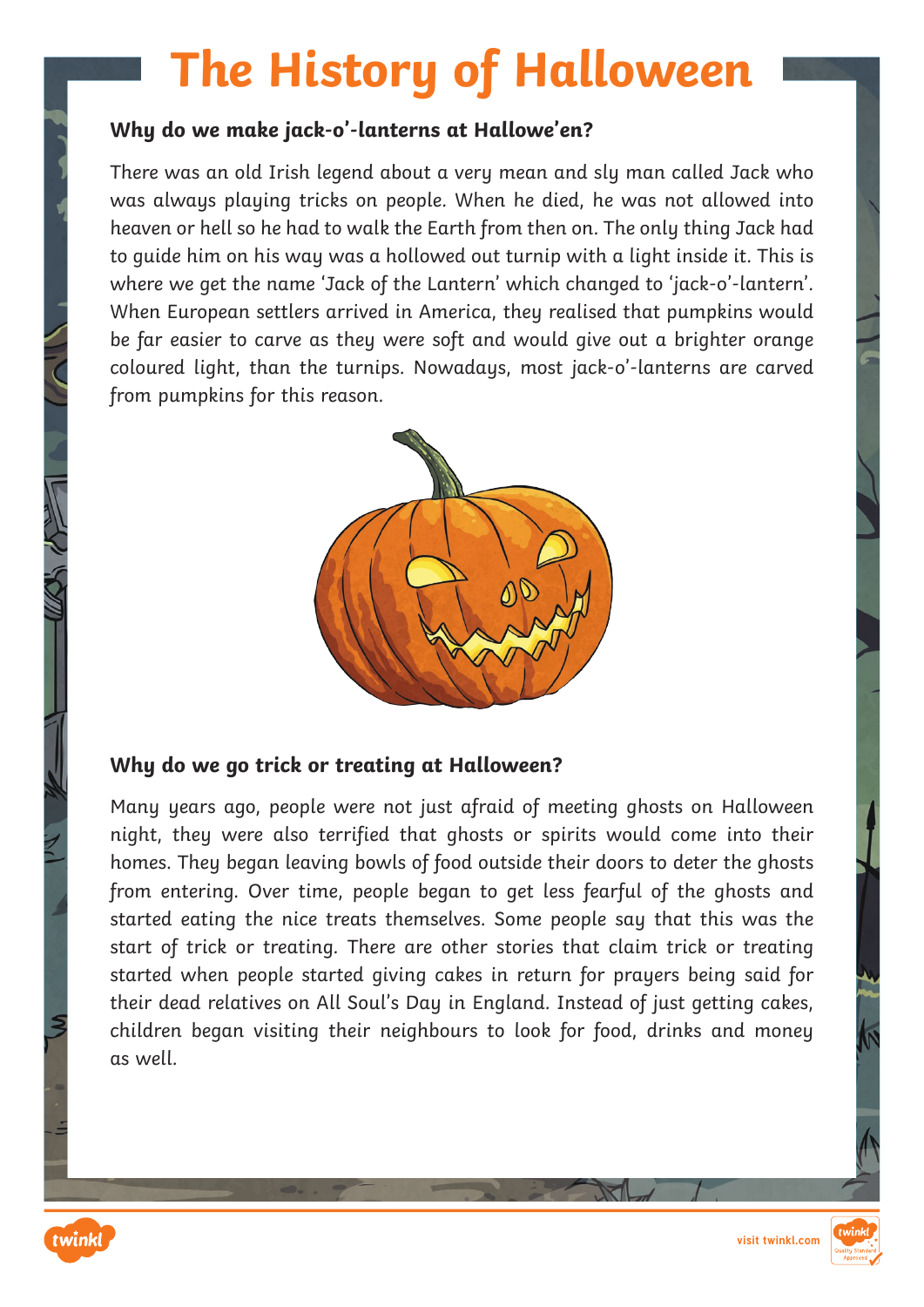

- 1. At what time of year did the festival of Samhain take place?
- 2. Name two traditions the Celts used to celebrate Samhain?
- 3. What do the words 'All-hallows' mean?
- 4. Who first decided to make jack-o'-lanterns from pumpkins?
- 5. What did people do to stop spirits from entering their homes at Halloween?
- 6. What did the tradition you wrote about in question five eventually turn into? (Hint: People love doing this nowadays at Halloween.)







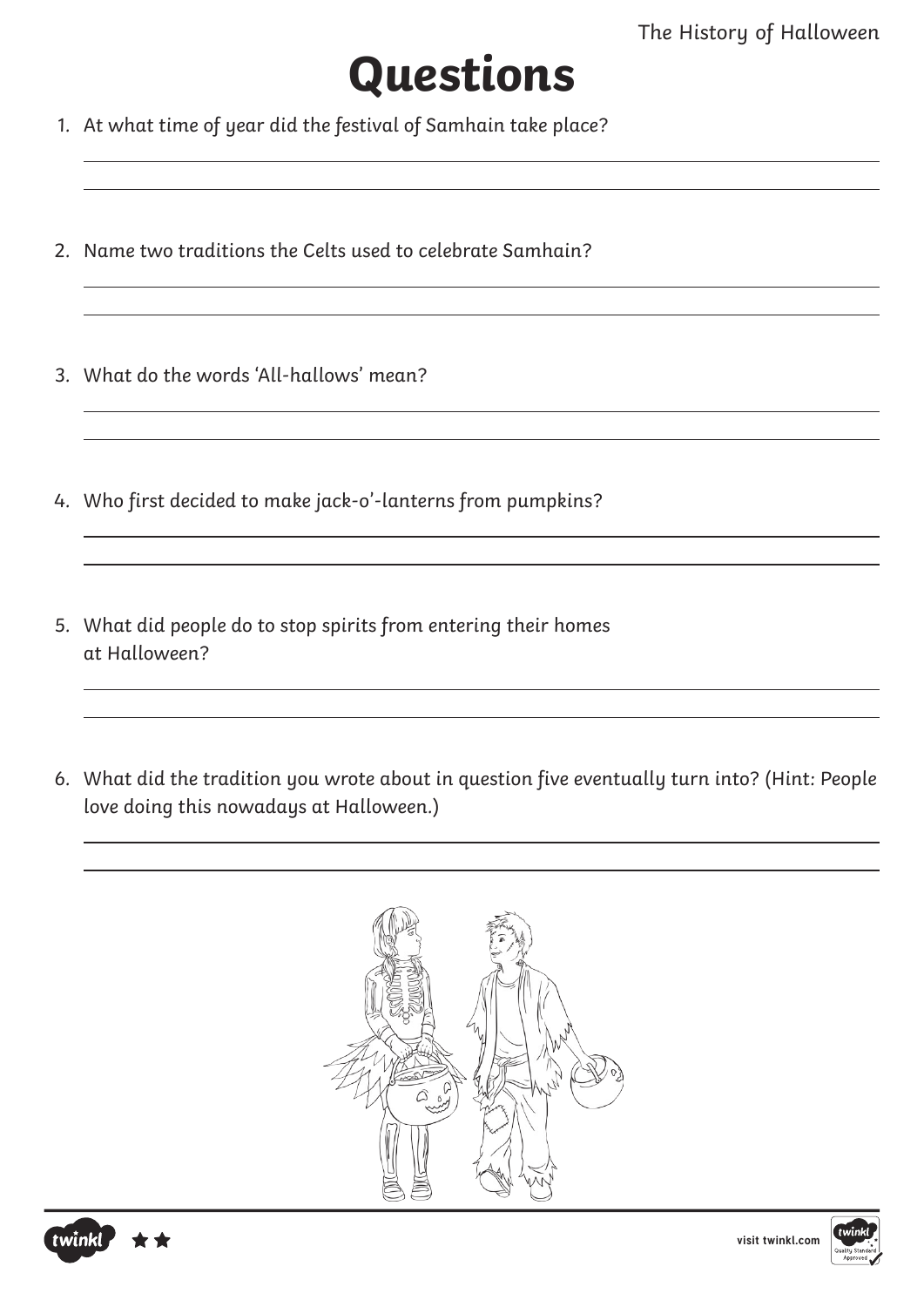### **Answers**

- 1. At what time of year did the festival of Samhain take place? **The festival of Samhain took place at the end of the summer.**
- 2. Name two traditions the Celts used to celebrate Samhain? **(Accept any two from the following.) Two traditions the Celts used to celebrate Samhain were; they built large fires, burned crops and animals as sacrifices, wore costumes and took part in fortune telling.**
- 3. What do the words 'All-hallows' mean? **All-hallows means All Saints' Day.**
- 4. Who first decided to make jack-o'-lanterns from pumpkins? **European settlers in America decided to carve jack-o'-lanterns from pumpkins.**
- 5. What did people do to stop spirits from entering their homes at Halloween? **To stop spirits from entering their homes at Halloween, people left bowls of food outside their doors.**
- 6. What did the tradition you wrote about in question five eventually turn into? (Hint: People love doing this nowadays at Halloween.)

**The tradition of leaving a bowl of food outside the door turned into what we now know as trick or treating.**



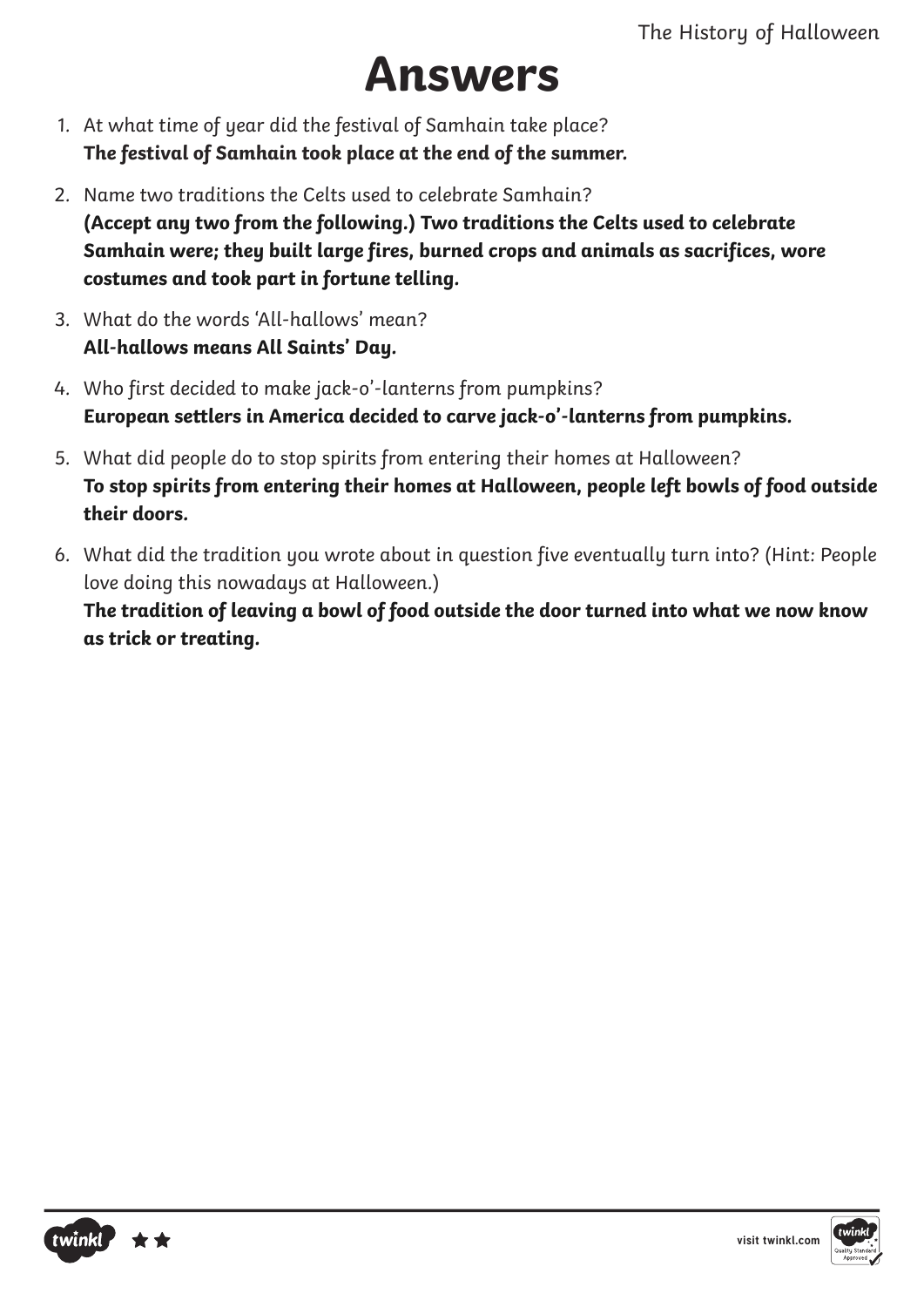# **Questions**

- 1. At what time of year did the festival of Samhain take place?
- 2. Name two traditions the Celts used to celebrate Samhain?
- 3. What do the words 'All-hallows' mean?
- 4. Who first decided to make jack-o'-lanterns from pumpkins?
- 5. What did people do to stop spirits from entering their homes at Halloween?
- 6. What did the tradition you wrote about in question five eventually turn into? (Hint: People love doing this nowadays at Halloween.)
- 7. Why did people begin wearing masks at Halloween?
- 8. According to legend who was 'Jack of the Lantern' and what was he like?
- 9. Why did people prefer carving their jack-o'-lanterns from pumpkins rather than turnips?
- 10. If you were to make up a new tradition for celebrating Halloween what would it be? Give reasons for your choice.